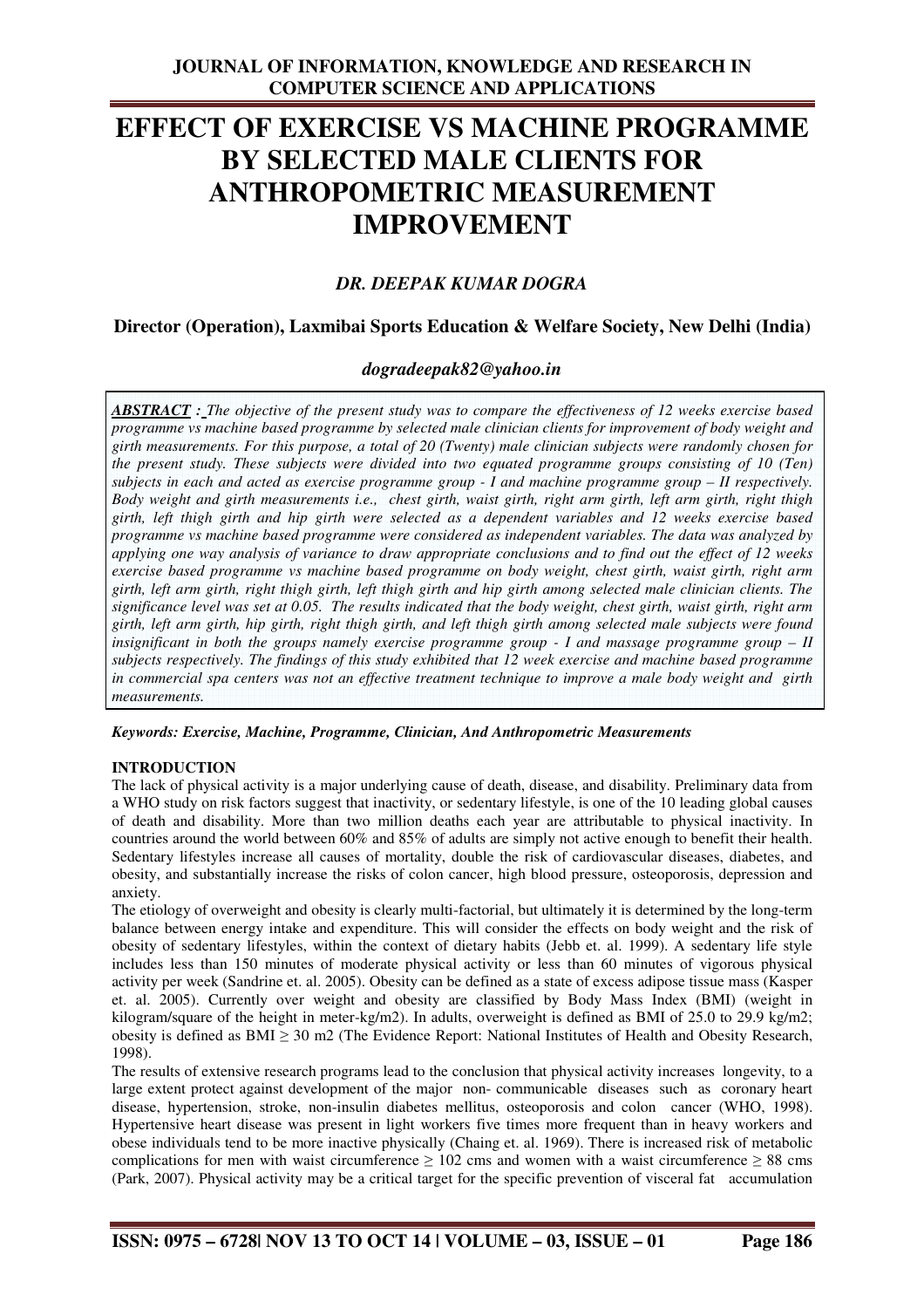## **JOURNAL OF INFORMATION, KNOWLEDGE AND RESEARCH IN COMPUTER SCIENCE AND APPLICATIONS**

and corresponding health risk in obese subjects (Saelens et. al. 2007). Visceral fat is more metabolically active than subcutaneous fat and hence may be more deleterious to health (Montagu et. al. 2003). Avoiding a sedentary lifestyle during adulthood not only prevents cardiovascular disease independent of other risk factors but also substantially expands the total life expectancy and the cardiovascular disease-free life expectancy for men and women.

The improved ability of Electronic Muscle Stimulation units to stimulate innervated muscle has ignited interest in its use as a training technique for healthy individuals without neuromuscular pathology. The early work of Kots in the former Soviet Union suggested that EMS was more effective than exercise alone in strengthening skeletal muscle in elite athletes (Kots, 1977). The proposed advantage of using EMS is that the recruitment order is reversed relative to volitional exercise. During volitional activity, the central nervous system first activates the smallest alpha motoneurons. With increasing levels of required force, progressively larger motoneurons are activated. This recruitment order, dependent on the size of the alpha motoneuron, has been termed the ''size principle'' of motor unit recruitment. The size of alpha motoneurons is related to the type of muscle fiber innervated by the motoneuron Slowoxidative (SO) muscle fiber types are typically recruited first, whereas fast glycolitic (FG) are the most difficult to recruit during volitional activation. The order of muscle fiber recruitment is reversed when the muscle is activated via electrical stimulation, with the largest-diameter muscle fibers (FG) being recruited first and the smaller-diameter (SO) muscle fibers being recruited later. Recently, the potential benefits of EMS have been marketed to the general public as another ''get-fitquick''gimmick.''Building rock-hard abs''or''firming the flab on your buttocks and thighs'' while working at your computer or watching TV, without having to exercise, is an attractive lure for many people. Although several over-the-counter electrical stimulation units are being marketed to the general public, the claims supporting the benefit of EMS in the general population have never been verified. Previous investigators who have examined the benefits of EMS have typically stimulated 1 or 2 isolated muscle groups, i.e., the quadriceps femoris or the hamstrings or both. The benefits of applying EMS to the entire body to achieve a full body conditioning program have not been examined.

Because of increased morbidity, mortality and diseases due to physical inactivity and obesity, we need to create awareness about the risk factors, complications and preventive measures among the respondent of the study groups. Hence, the above discussion leads to the present research study to identity and compare the 12 weeks exercise based programme vs machine based programme used in improving anthropometric measurements by selected male clinician clients.

#### **METHODOLOGY**

For this purpose, a total of 20 male clients who were regularly participating in a branded commercial fitness and SPA centers were randomly chosen for the present study. These subjects were further divided into two equated treatment programme groups consisting of 10 subjects in each and acted as exercise programme group - I and machine programme group – II respectively. The age of the subjects were ranging from 30 years to 40 years of ages. The average age was being 35 years. Body weight, chest girth, waist girth, right arm girth, left arm girth, right thigh girth, left thigh girth and hip girth were selected as a dependent variables and 12 weeks exercise based programme vs massage based programme were considered as independent variables. Exercise programme group – I selected male subjects were exposed to combination of cardio, strength and floor exercises' four times a week for 45 minutes session per day as prescribed and monitored by their respective clinics for a period of 12 weeks (84 days). While, the machine programme group – II male clients underwent their respective prescribed machine mode treatments two times a week. Before the administration of exercise and machine based programme by their respective joined fitness and SPA clinics, the body weight was measured in kilograms to nearest 0.01 grams by using electronic digital portable weighing machine. However, chest girth, waist girth, right arm girth, left arm girth, right thigh girth, left thigh girth and hip girth were respectively measured in centimeters to the nearest 0.01 by using steel tape at their respective venue on both the groups namely exercise programme group - I and machine programme group – II respectively to collect pre test data. After the completion of 12 weeks again the same selected girth measurements and body weight were taken to collect the post training data. One way analysis of variance was computed to analyze the data and the significance level was set at 0.05.

## **FINDINGS**

The findings of the study are given below: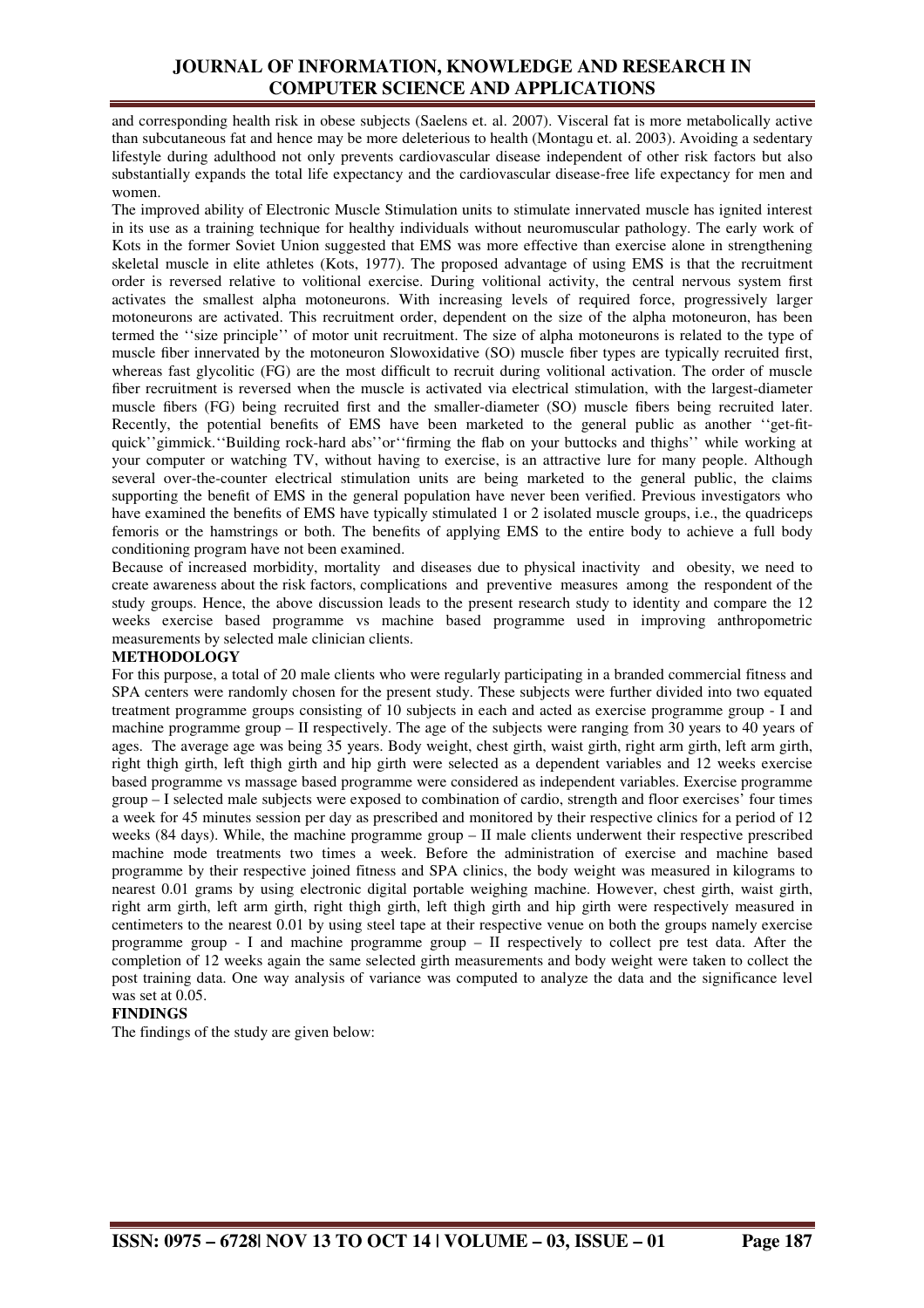| Variable                                       | Groups        | Sum<br>$\sigma$ | df             | Mean    | $\mathbf F$ |
|------------------------------------------------|---------------|-----------------|----------------|---------|-------------|
| Exercise Programme Group - I Body Weight       | Between       | 69.655          | 3              | 23.218  | 0.409       |
|                                                | Within Groups | 2044.973        | 36             | 56.805  |             |
|                                                | Total         | 2114.628        | 39             |         |             |
| Machine Programme Group - II Body Weight       | Between       | 55.041          | 3              | 18.347  | 0.082       |
|                                                | Within Groups | 8007.637        | 36             | 222.434 |             |
|                                                | Total         | 8062.678        | 39             |         |             |
| Exercise Programme Group - I Chest Girth (Cms) | Between       | 15.200          | 3              | 5.067   | 0.844       |
|                                                | Within Groups | 216.064         | 36             | 6.002   |             |
|                                                | Total         | 231.264         | 39             |         |             |
| Machine Programme Group - II Chest Girth       | Between       | 30.043          | 3              | 10.014  | 0.581       |
|                                                | Within Groups | 620.705         | 36             | 17.242  |             |
|                                                | Total         | 650.748         | 39             |         |             |
| Exercise Programme Group - I Right Arm Girth   | Between       | 8.253           | 3              | 2.751   | 1.730       |
|                                                | Within Groups | 57.255          | 36             | 1.590   |             |
|                                                | Total         | 65.508          | 39             |         |             |
| Machine Programme Group - II Right Arm Girth   | Between       | 5.875           | 3              | 1.958   | 1.136       |
|                                                | Within Groups | 62.056          | 36             | 1.724   |             |
|                                                | Total         | 67.931          | 39             |         |             |
| Exercise Programme Group - I Left Arm Girth    | Between       | 6.407           | 3              | 2.136   | 1.252       |
|                                                | Within Groups | 61.411          | 36             | 1.706   |             |
|                                                | Total         | 67.818          | 39             |         |             |
| Machine Programme Group - II Left Arm Girth    | Between       | 6.023           | $\mathfrak{Z}$ | 2.008   | 1.184       |
|                                                | Within Groups | 61.035          | 36             | 1.695   |             |
|                                                | Total         | 67.058          | 39             |         |             |
| Exercise Programme Group - I Waist Girth       | Between       | 52.449          | 3              | 17.483  | 1.262       |
|                                                | Within Groups | 498.621         | 36             | 13.851  |             |
|                                                | Total         | 551.070         | 39             |         |             |
| Machine Programme Group - II Waist Girth       | Between       | 77.507          | 3              | 25.836  | 0.668       |
|                                                | Within Groups | 1392.572        | 36             | 38.683  |             |
|                                                | Total         | 1470.079        | 39             |         |             |
| Exercise Programme Group - I Hip Girth (Cms)   | Between       | 28.037          | $\mathfrak{Z}$ | 9.346   | 0.741       |
|                                                | Within Groups | 453.891         | 36             | 12.608  |             |
|                                                | Total         | 481.928         | 39             |         |             |
| Machine Programme Group - II Hip Girth (Cms)   | Between       | 59.369          | 3              | 19.790  | 1.126       |
|                                                | Within Groups | 632.845         | 36             | 17.579  |             |
|                                                | Total         | 692.214         | 39             |         |             |
| Exercise Programme Group - I Right Thigh Girth | Between       | 13.851          | 3              | 4.617   | 1.504       |
|                                                | Within Groups | 110.520         | 36             | 3.070   |             |
|                                                | Total         | 124.371         | 39             |         |             |
| Machine Programme Group - II Right Thigh       | Between       | 6.063           | $\mathfrak{Z}$ | 2.021   | 0.243       |
|                                                | Within Groups | 299.791         | 36             | 8.328   |             |
|                                                | Total         | 305.854         | 39             |         |             |
| Exercise Programme Group - I Left Thigh Girth  | Between       | 13.477          | 3              | 4.492   | 1.507       |
|                                                | Within Groups | 107.281         | 36             | 2.980   |             |
|                                                | Total         | 120.758         | 39             |         |             |
| Machine Programme Group - II Left Thigh Girth  | Between       | 10.446          | 3              | 3.482   | 0.420       |
|                                                | Within Groups | 298.378         | 36             | 8.288   |             |
|                                                | Total         | 308.824         | 39             |         |             |

# **JOURNAL OF INFORMATION, KNOWLEDGE AND RESEARCH IN COMPUTER SCIENCE AND APPLICATIONS**

Table No. 1.0. One way analysis of variance of initial, fourth, eighth, and twelve weeks of Exercise Programme and Machine Programme on Body Weight, Chest Girth, Waist girth, Hip Girth, Right Arm Girth, Left Arm Girth, Right Thigh Girth and Left Thigh Girth of Male Participants

\*Significant at 0.05 level. 'F' 0 .05 (3, 36) df = 2.87 N = 10